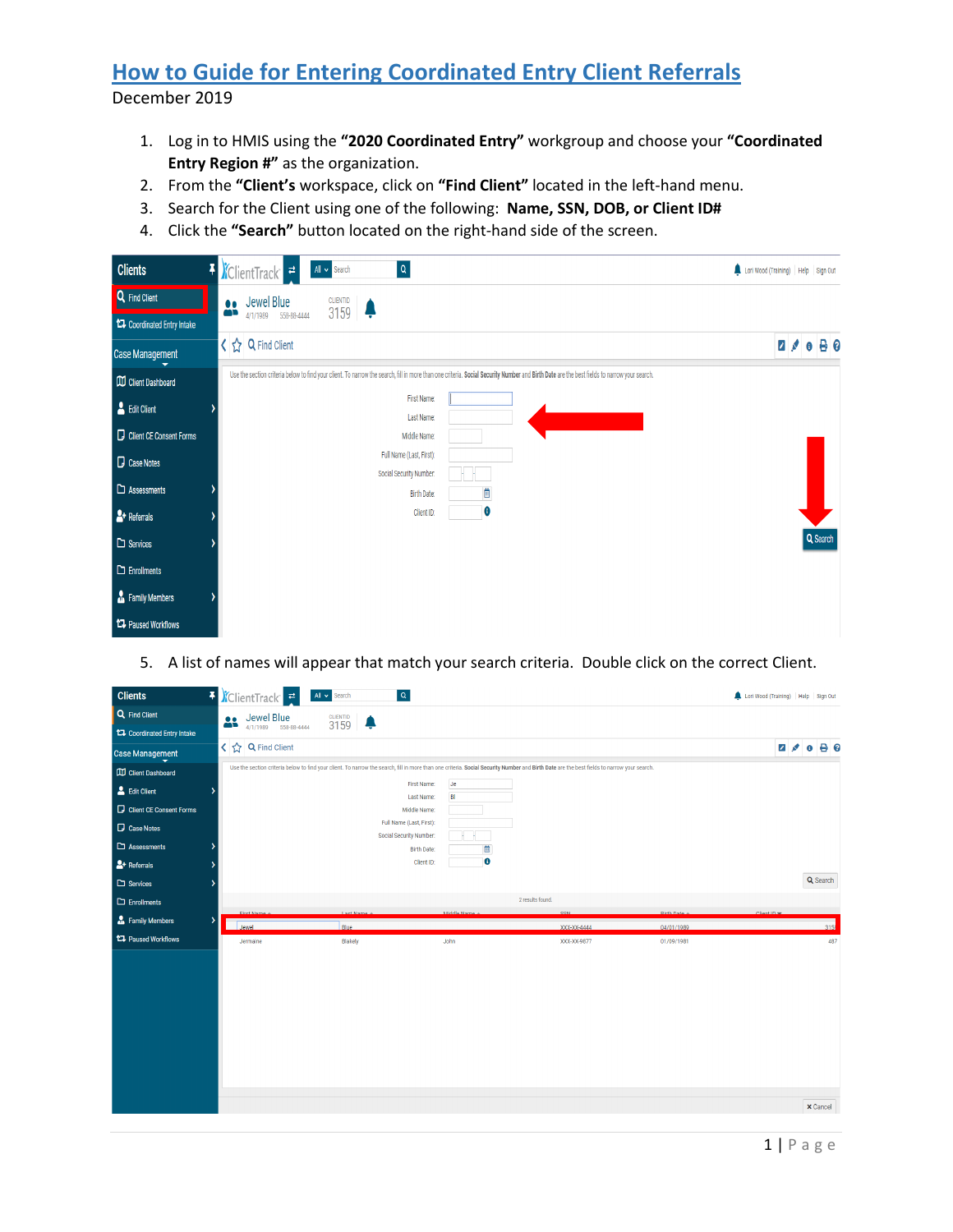## **How to Guide for Entering Coordinated Entry Client Referrals** December 2019

- 6. This brings us to the **"Client Dashboard"**. From this screen, move your cursor to the menu on the left side of the screen and click on **"Case Management"** then click on **"Referrals"**.
- 7. On the next screen, click on **"Add New"**.



8. You are now on the Referral screen. Click on the **"Referral Service"** drop down box arrow then click on the appropriate CE Referral for your Client. **All CE Referrals begin with "CE"**.

| <i><b>ClientTrack</b></i><br>$\alpha$<br>All v Search                                                     | Lori Wood (Training)   Help   Sign Out |
|-----------------------------------------------------------------------------------------------------------|----------------------------------------|
| Indiana HMIS Train Blue<br><b>CLIENTID</b><br>3159<br>4/1/1989<br>558-88-4444<br>- 12                     |                                        |
| $+$ Referral<br>◁                                                                                         | $2 \times 0.500$                       |
| Complete the information below to identify the service and the provider being referred to.                |                                        |
| 12/19/2019<br>Referral Date: *                                                                            |                                        |
| CE - Case Management<br>Referral Service:                                                                 | $\pmb{\mathrm{v}}$                     |
| 01/11/2018 - My Fake IHCDA Coordinated Entry (R1) ▼<br>Enrollment: *                                      |                                        |
| Referral Recipient                                                                                        |                                        |
| Select the agency referral recipient as the Refer to Provider.                                            |                                        |
| $\mathsf Q$<br>Refer to Provider: * AA Find                                                               |                                        |
|                                                                                                           |                                        |
| Referral Source                                                                                           |                                        |
| Select the agency referral source as the Refer from Provider.                                             |                                        |
| Refer from Provider:<br>My Fake Organization<br>$\mathbf{Q}$                                              |                                        |
| $\mathbf{Q}$<br>Refer from User:<br>Lori Wood                                                             |                                        |
| Comments:                                                                                                 |                                        |
|                                                                                                           |                                        |
|                                                                                                           |                                        |
|                                                                                                           |                                        |
| Outcome Information                                                                                       |                                        |
| Enter the Date Acknowledged by the referral recipient, Appointment Date and Time, Result Date and Result. |                                        |
|                                                                                                           |                                        |
| - SELECT - v<br>Result:<br>首<br>Result Date:                                                              |                                        |
| ❸<br>Restrict to Organization<br>٠                                                                        |                                        |
| Restriction:<br>Restrict to MOU/InfoRelease                                                               |                                        |
|                                                                                                           |                                        |
|                                                                                                           | <b>x</b> Cancel<br>Save                |